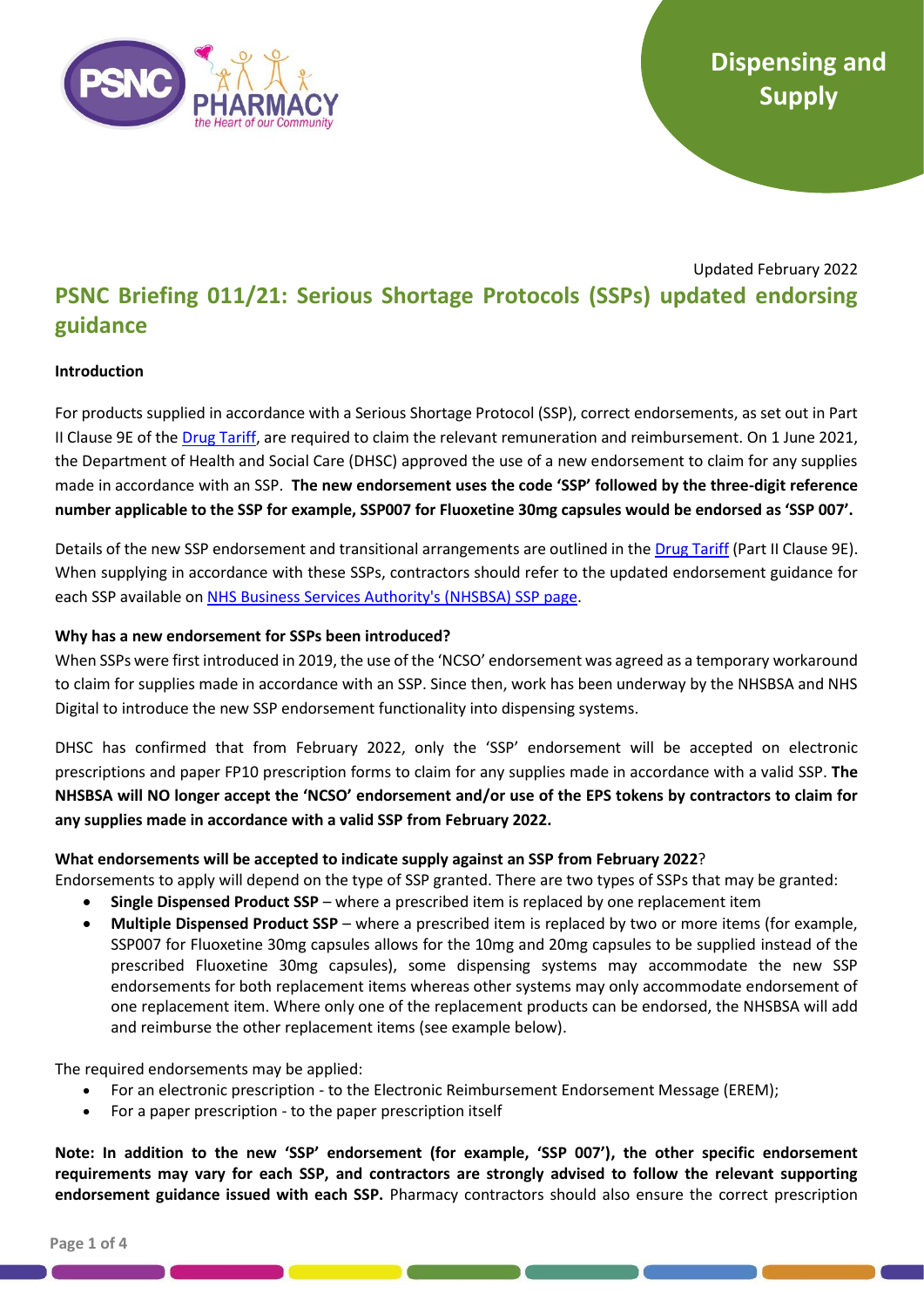

charge or exemption declaration is completed on the EREM or paper prescription before submitting an SSP claim to the NHSBSA.

**Endorsements for a Single Dispensed Product SSP** – where a prescribed item is replaced by one replacement item

Using the example of SSP05 for Fluoxetine 10mg tablets, which allows for the equivalent capsule formulation to be supplied instead of Fluoxetine 10mg tablets specified on the prescription, the following table outlines how to apply SSP endorsements for supplies made in accordance with this Single Dispensed Product SSP using:

Note that for endorsement purposes, SSP05 should be endorsed as SSP 005

**1. Electronic prescription issued for Fluoxetine 10mg tablets x 30 tablets, the EREM should be endorsed as follows if the alternative Fluoxetine 10mg capsules are supplied against SSP05:**

## **SSP endorsement available on systems**

- SSP 005
- Fluoxetine 10mg capsules x 30 capsules
- **2. Paper prescription forms -** pharmacy teams must endorse the prescription form with the following information:
	- **SSP and the three-digit reference number of the specific SSP** (in this example that would be "SSP 005")

**Details of replacement product supplied in accordance with the SSP** (drug name, strength, formulation)

• **Quantity of replacement product supplied** 

**Using the example of SSP05, paper prescription forms issued for Fluoxetine 10mg tablets x 30 tablets, should be endorsed as follows if the alternative Fluoxetine 10mg capsules are supplied against SSP05:** 

### **SSP endorsement**

- SSP 005
- Fluoxetine 10mg capsules x 30 capsules

| <b>SSP005</b><br>30x<br><b>Fluoxetine</b><br>10mg capsules | Fluoxetine 10mg tablets<br>30 tablets<br>One tablet daily |                      |
|------------------------------------------------------------|-----------------------------------------------------------|----------------------|
|                                                            |                                                           | <b>RED SEPARATOR</b> |

**Endorsements for Multiple Dispensed Product SSPs** – where a prescribed item is replaced by two or more items

Using the example of SSP007 for Fluoxetine 30mg capsules which allows for the 10mg and 20mg capsules to be supplied instead of Fluoxetine 30mg capsules specified on the prescription, the following table outlines how to apply SSP endorsements for supplies made in accordance with this Multiple Dispensed Product SSP using: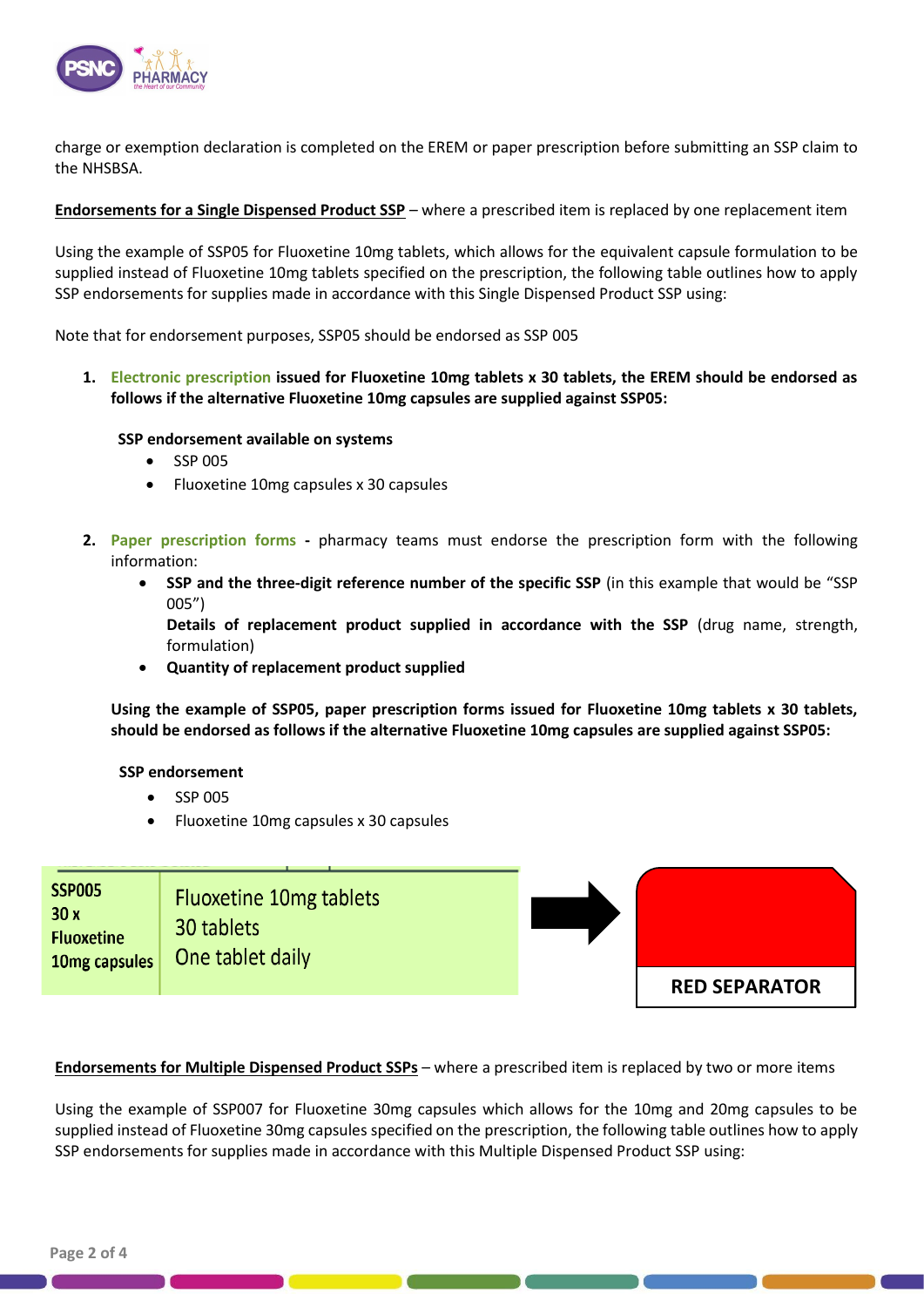

**1. Electronic prescription forms issued for Fluoxetine 30mg capsules x 30 capsules, the EREM should be endorsed as follows if the alternatives Fluoxetine 10mg capsules and Fluoxetine 20mg capsules are supplied against SSP007:**

| SSP endorsement functionality available and system<br><b>CAN</b> accommodate SSP endorsements for multiple<br>products supplied for a single prescribed item | SSP endorsement functionality available but system<br><b>CANNOT</b> accommodate SSP endorsements for multiple<br>products supplied for a single prescribed item i.e. only<br>one replacement product can be endorsed |  |
|--------------------------------------------------------------------------------------------------------------------------------------------------------------|----------------------------------------------------------------------------------------------------------------------------------------------------------------------------------------------------------------------|--|
| SSP 007                                                                                                                                                      | Endorse ONE of the replacement items supplied in                                                                                                                                                                     |  |
| Fluoxetine 10mg capsules x 30 capsules                                                                                                                       | accordance with a Multiple Dispensed Product SSP.<br>NHSBSA will reimburse for the remaining product not                                                                                                             |  |
| <b>SSP 007</b>                                                                                                                                               | endorsed.                                                                                                                                                                                                            |  |
| Fluoxetine 20mg capsules x 30 capsules                                                                                                                       | <b>SSP 007</b><br>$\bullet$<br>Fluoxetine 10mg capsules x 30 capsules<br>$\bullet$                                                                                                                                   |  |
|                                                                                                                                                              | The other replacement item, Fluoxetine 20mg capsules<br>x 30, would be added and reimbursed by the NHSBSA.                                                                                                           |  |
|                                                                                                                                                              | Alternatively, Fluoxetine 20mg capsules can be<br>endorsed with SSP and the three-digit reference<br>number. Fluoxetine 10mg capsules would be added and<br>reimbursed by the NHSBSA.                                |  |

- **2. Paper prescription forms -** pharmacy teams must endorse the prescription form with the following information:
	- **SSP and the three-digit reference number of the specific SSP** (in this example that would be "SSP 007");
	- **Details of replacement products supplied in accordance with the SSP** (drug name, strength, formulation); and
	- **Quantity supplied for each replacement product**

**Using the example of SSP007, paper prescription forms issued for Fluoxetine 30mg capsules x 30 capsules, contractors should be endorsed as follows if the alternatives Fluoxetine 10mg capsules and Fluoxetine 20mg capsules are supplied against SSP007:**

### **SSP endorsement**

- SSP 007
- Fluoxetine 10mg capsules x 30 capsules
- Fluoxetine 20mg capsules x 30 capsules

| <b>SSP007</b>     | <b>Fluoxetine 30mg capsules</b> |
|-------------------|---------------------------------|
| <b>Fluoxetine</b> |                                 |
| 10mg capsules     | 30 capsules                     |
| x30/              | One capsule daily               |
| <b>Fluoxetine</b> |                                 |
| 20mg capsules     |                                 |
| x30               |                                 |
|                   |                                 |